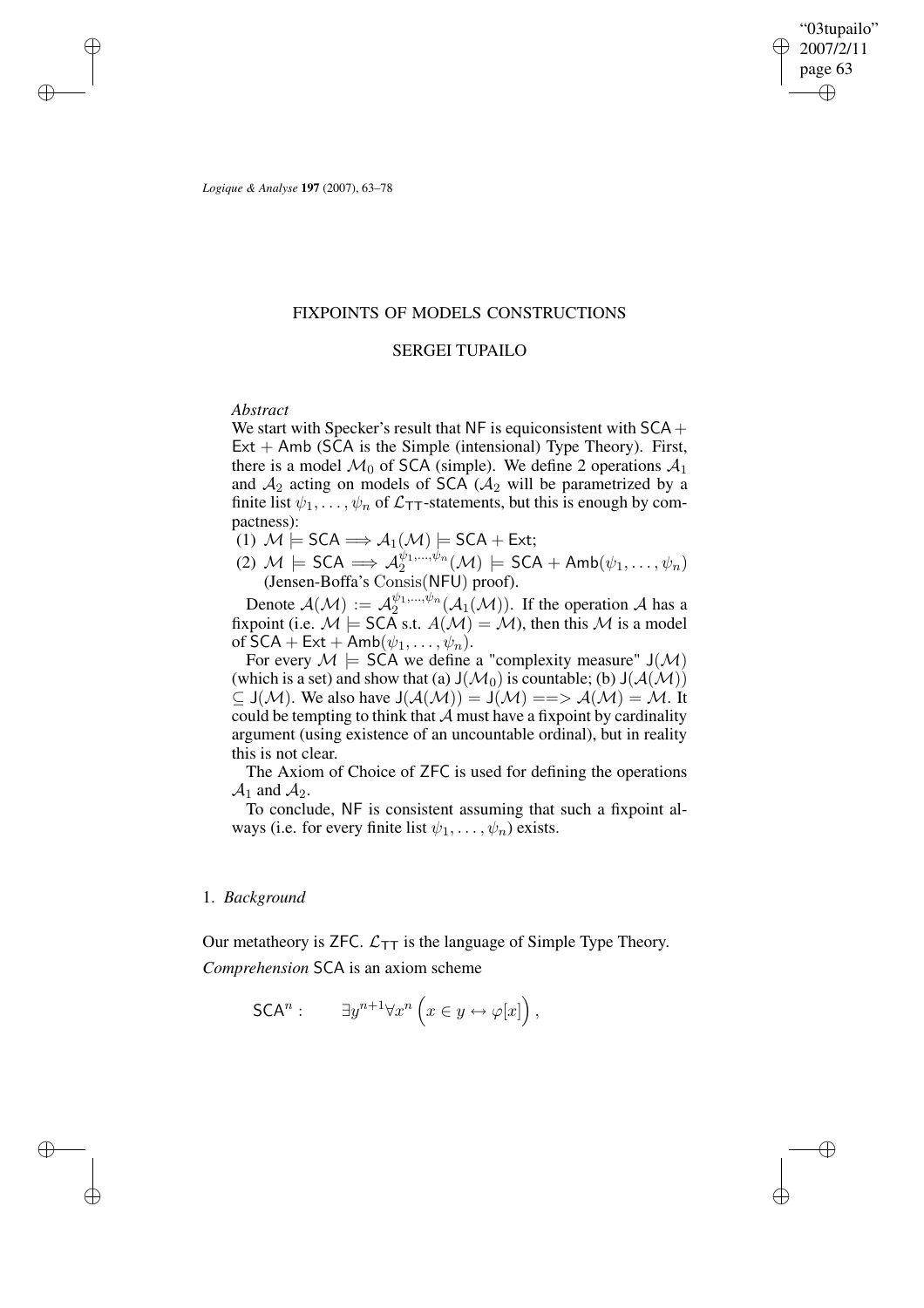# 64 SERGEI TUPAILO

with  $y^{n+1}$  not free in  $\varphi$ , for every n and for every formula  $\varphi \in \mathcal{L}_{TT}$ . *Extensionality* Ext is an axiom scheme

$$
\text{Ext}^n: \qquad \forall x^{n+1} \forall y^{n+1} \left( \forall z^n (z \in x \leftrightarrow z \in y) \rightarrow x = y \right),
$$

for every n.

Given an  $\mathcal{L}_{TT}$ -formula  $\varphi$ , by  $\varphi^{+}$  we denote the result of raising all type indices in  $\varphi$  by 1. The *Ambiguity* scheme is

$$
Amb: \qquad \varphi \leftrightarrow \varphi^+,
$$

for all statements  $\varphi \in \mathcal{L}_{TT}$ .

*Theorem 1.1*: *(Specker)* NF *is equiconsistent with* SCA + Ext + Amb*.*

*Proof.* This follows from Specker's result [6]. A different, proof-theoretic, proof of this fact can be found in [2].  $\Box$ 

*Definition* 1.2: A typed structure *is a set*  $M = \{ \langle M^{j_i}, \in^{j_i} \rangle \mid i \in \mathbb{N} \}$  *s.t.*  $j_0 < \ldots < j_n < \ldots$  is an increasing sequence of natural numbers,  $M^{j_0} \neq$  $\emptyset$ *, and*  $\forall i \in \mathbb{N} \in \mathbb{N} \subseteq M^{j_i} \times M^{j_{i+1}}$ *.* 

*Definition 1.3:* Assume that  $\mathcal{M} = \{ \langle M^{j_i}, \in^{j_i} \rangle \mid i \in \mathbb{N} \}$  is a typed structure *and*  $i \in \mathbb{N}$ .

(1) *For*  $x \in M^{j_i}$ ,  $y \in M^{j_i}$ ,  $\mathcal{M} \models x = y$  *means*  $x = y$ .

(2) *For*  $x \in M^{j_i}$ ,  $y \in M^{j_{i+1}}$ ,  $\mathcal{M} \models x \in y$  *means*  $\langle x, y \rangle \in \in^{j_i}$ .

*For any*  $\varphi \in \mathcal{L}_{TT}$ ,  $\mathcal{M} \models \varphi$  *is now defined in the standard way.* 

*Lemma 1.4*: *If*  $\mathcal{M} \models$  SCA *then*  $\forall i \in \mathbb{N}$   $M^{j_i} \neq \emptyset$ *.* 

*Proof.* For  $i = 0$  the condition is given by Definition 1.2. For  $i + 1$  we use the fact

$$
\mathcal{M} \models \exists y^{i+1} \forall x^i \left( x \in y \leftrightarrow x = x \right).
$$

 $\Box$ 

✐

✐

*Definition 1.5: Let*  $M = \{ \langle M^{j_i}, \in^{j_i} \rangle | i \in \mathbb{N} \}$  *be a typed stucture. The* join J(M) *of* M *is defined by*

$$
\mathsf{J}(\mathcal{M}) := \{ \langle j_i, x \rangle \mid i \in \mathbb{N} \land x \in M^{j_i} \}.
$$

✐

✐

✐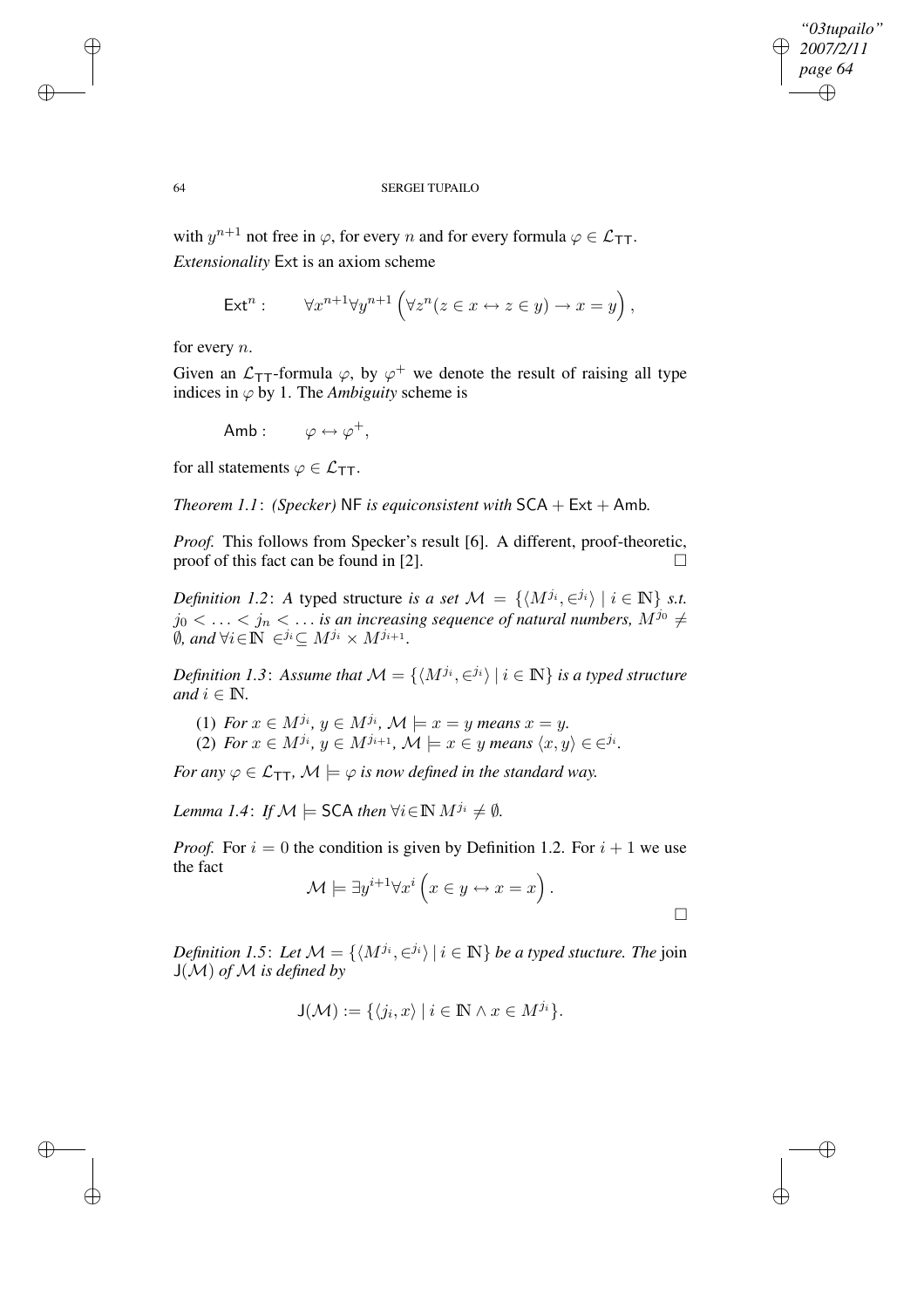$\mathcal{D}$ 

✐

## FIXPOINTS OF MODELS CONSTRUCTIONS 65

*Theorem 1.6*: *There exists a model* M<sup>0</sup> *of* SCA *with countable join.*

*Proof.* Take 
$$
\mathcal{M}_0 := \{ \langle \mathcal{P}^{i+1}(\emptyset), \in \rangle \mid i \in \mathbb{N} \}.
$$

# 2. *Operations*  $A_1$  *and*  $A_2$

✐

✐

✐

✐

# 2.1. *Operation*  $A_1$ *: securing Extensionality*

In this subsection we are assuming that  $\mathcal{M} = \{ \langle M^{j_i}, \in^{j_i} \rangle \mid i \in \mathbb{N} \}$  is a model of SCA.

*Definition 2.1*: *Set*

$$
\begin{array}{rcl}\n\sim^{j_0} & := & \{ \langle x, y \rangle \mid x \in M^{j_0} \land y \in M^{j_0} \}; \\
\sim^{j_{i+1}} & := & \{ \langle x, y \rangle \in M^{j_{i+1}} \times M^{j_{i+1}} \mid\n\end{array} \tag{1}
$$

$$
\forall x' \in i^i x \exists y' \in i^i y \ x' \sim i^i y' \bigwedge \forall y' \in i^i y \exists x' \in i^i x \ x' \sim i^i y'; \tag{2}
$$

$$
\tilde{\in}^{j_i} := \{ \langle x, y \rangle \in M^{j_i} \times M^{j_{i+1}} \mid \exists z \in^{j_i} y \ x \sim^{j_i} z \}. \tag{3}
$$

*Definition 2.2*: *A* weak typed structure (wts) *is a set*

$$
\mathcal{N} = \{ \langle N^{j_k}, \langle =^{j_k}, \varepsilon^{j_k} \rangle \rangle \, | \, k \in \rm I\!N \}
$$

*s.t.*  $j_0 < \ldots < j_n < \ldots$  *is an increasing sequence of natural numbers,*  $M^{j_0} \neq \emptyset$ ,  $\forall k \in \mathbb{N} \ (\equiv^{j_k} \subseteq N^{j_k} \times N^{j_k} \wedge \varepsilon^{j_k} \subseteq N^{j_k} \times N^{j_{k+1}})$ *, and all equality axioms are satisfied, i.e. for all*  $k \in \mathbb{N}$  *and all*  $x, y, z \in N^{j_k}$ ,  $u, v \in N^{j_{k+1}}$ , *the following hold:*

$$
x = x^{j_k} x;
$$
 (4)

$$
x = j^k y \to y = j^k x;
$$
 (5)

$$
x = j^k y \wedge y = j^k z \to x = j^k z;
$$
 (6)

$$
x = j^k y \wedge x \varepsilon^{j_k} u \to y \varepsilon^{j_k} u; \tag{7}
$$

$$
x \, \varepsilon^{j_k} \, u \wedge u =^{j_{k+1}} v \to x \, \varepsilon^{j_k} \, v. \tag{8}
$$

*Definition* 2.3: Assume that  $\mathcal{N} = \{ \langle N^{j_k}, \langle =^{j_k}, \varepsilon^{j_k} \rangle \} | k \in \mathbb{N} \}$  is a wts and  $k \in \mathbb{N}$ .

(1) For 
$$
x \in N^{j_k}
$$
,  $y \in N^{j_k}$ ,  $\mathcal{N} \models_w x = y$  means  $\langle x, y \rangle \in \mathbb{R}^{j_k}$ .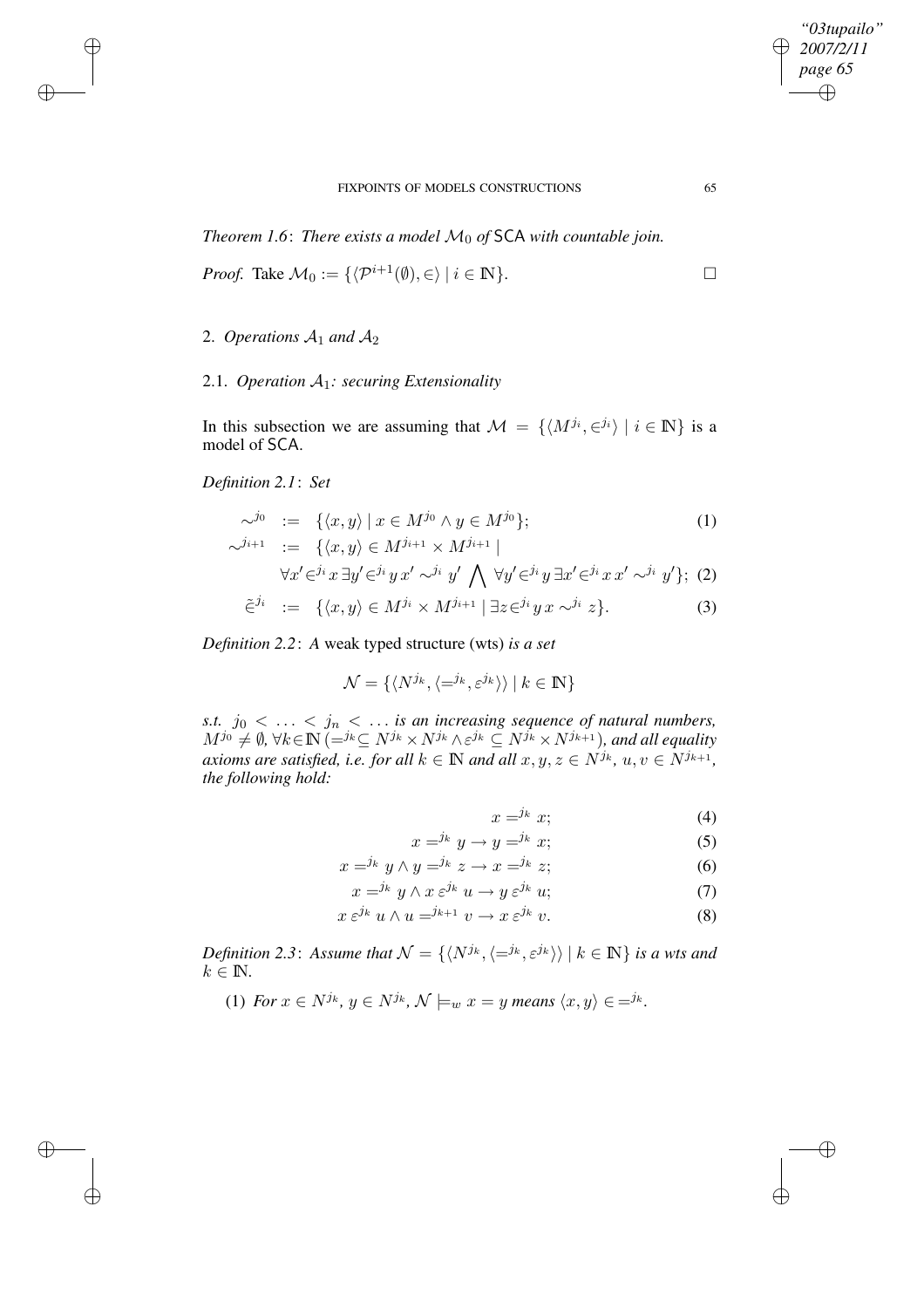# "03tupailo" 2007/2/11 page 66 ✐ ✐

 $\bigoplus$ 

✐

## 66 SERGEI TUPAILO

(2) For 
$$
x \in N^{j_k}
$$
,  $y \in N^{j_{k+1}}$ ,  $\mathcal{N} \models_w x \in y$  means  $\langle x, y \rangle \in \varepsilon^{j_k}$ .

*For any*  $\varphi \in \mathcal{L}_{TT}$ ,  $\mathcal{M} \models_w \varphi$  *is now defined in the standard way.* 

 $Lemma 2.4:$   $\mathcal{M}_w := \{ \langle M^{j_i}, \langle \sim^{j_i}, \tilde{\in}^{j_i} \rangle \rangle \ | \ i \in \mathbb{N} \}$  *is a weak typed structure.* 

*Proof.* The requirement  $\forall i \in \mathbb{N}$  ( $\sim^{j_i} \subseteq M^{j_i} \times M^{j_i} \wedge \tilde{\in}^{j_i} \subseteq M^{j_i} \times M^{j_{i+1}}$ ) is immediate from  $(1)$ – $(3)$ .

Equality axioms (4)–(6) are proved by induction on  $i$ , using defining clauses  $(1)–(2)$ :

(4): The Claim is obvious for  $i = 0$ . Then,

$$
x\sim^{j_{i+1}}x\overset{(2)}{\Longleftrightarrow}\forall x'\in^{j_{i}}x\,\exists y'\in^{j_{i}}x\,x'\sim^{j_{i}}y'\,\bigwedge\,\forall y'\in^{j_{i}}x\,\exists x'\in^{j_{i}}x\,x'\sim^{j_{i}}y',
$$

and the RHS is true by IH.

(5): The Claim is obvious for  $i = 0$ . Assume  $x \sim^{j_{i+1}} y$ , i.e.

$$
\forall x' \in i^i x \exists y' \in i^i y \ x' \sim^{j_i} y' \bigwedge \forall y' \in i^i y \exists x' \in i^i x \ x' \sim^{j_i} y'.
$$

Using IH, this implies

$$
\forall y' \in i^i y \exists x' \in i^i x \ y' \sim i^i x' \bigwedge \forall x' \in i^i x \exists y' \in i^i y \ y' \sim i^i x',
$$

i.e.  $y \sim^{j_{i+1}} x$ .

(6): The Claim is obvious for  $i = 0$ . Assume  $x \sim^{j_{i+1}} y$  and  $y \sim^{j_{i+1}} z$ , i.e.

$$
\forall x' \in i^i x \exists y' \in i^i y \ x' \sim i^i y' \bigwedge \forall y' \in i^i y \exists x' \in i^i x \ x' \sim i^i y'
$$

and

✐

✐

$$
\forall y' \in i^, y \exists z' \in i^, z y' \sim i^, z' \bigwedge \forall z' \in i^, z \exists y' \in i^, y y' \sim i^, z'.
$$

Using IH, this implies

$$
\forall x' \in i^i x \exists z' \in i^i z \ x' \sim^{j_i} z' \bigwedge \forall z' \in i^i z \exists x' \in i^i x \ x' \sim^{j_i} z',
$$

i.e.  $x \sim^{j_{i+1}} z$ .

Remaining axioms (7)–(8) are proved by using defining clauses (2)–(3) and already established facts (5)–(6):

✐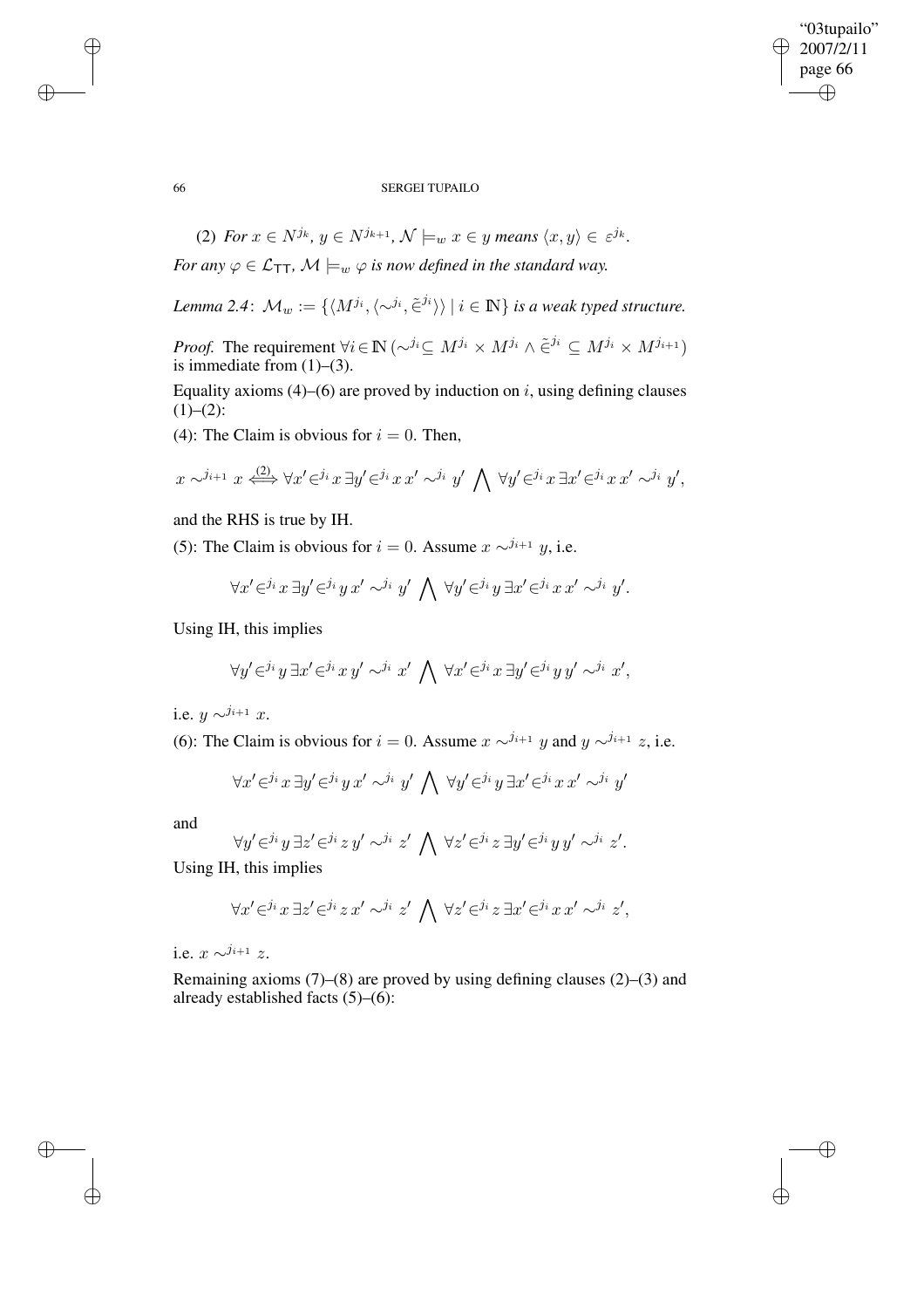(7): Assume  $x \sim^{j_i} y$  and  $x \in^{j_i} u$ . By (3) the latter means  $\exists z \in^{j_i} u \ x \sim^{j_i} z$ . For this z, by (5) and (6) we obtain  $y \sim^{j_i} z$ , i.e.  $y \in^{j_i} u$ .

(8): Assume  $x \in \tilde{S}^{i}$  u and  $u \sim^{j_{i+1}} v$ . The former means

$$
\exists z \in i^i u \ x \sim^{j_i} z.
$$

From  $u \sim^{j_{i+1}} v$ ,  $z \in^{j_i} u$  yields

$$
\exists w \in j^i v z \sim^{j_i} w.
$$

Using transitivity (6), we obtain  $x \sim^{j_i} w$ , concluding  $x \tilde{\in}^{j_i} v$ .

 $\Box$ 

*Lemma* 2.5:  $\mathcal{M}_w$  *is a weak model of Extensionality, i.e.* 

$$
\forall i \in \mathbb{N} \forall x \in M^{j_{i+1}} \forall y \in M^{j_{i+1}} \left( \forall z \in M^{j_i} (z \in \mathcal{I}^{j_i} x \leftrightarrow z \in \mathcal{I}^{j_i} y) \longrightarrow x \sim^{j_{i+1}} y \right).
$$

*Proof.* Assume

$$
i \in \mathbb{N} \land x \in M^{j_{i+1}} \land y \in M^{j_{i+1}}
$$

and

✐

✐

✐

✐

$$
\forall z \in M^{j_i} (z \tilde{\in}^{j_i} x \leftrightarrow z \tilde{\in}^{j_i} y).
$$

The latter is the same as

$$
\forall z\,(z\,\tilde{\in}^{j_i}\,x \leftrightarrow z\,\tilde{\in}^{j_i}\,y),
$$

which, using reflexivity (4), implies

$$
\forall x' \in i^i x \exists y' \in i^i y \ x' \sim i^i y' \bigwedge \forall y' \in i^i y \exists x' \in i^i x \ x' \sim i^i y'.
$$

By (2), this is the same as  $x \sim^{j_{i+1}} y$ .

✐

✐

*"03tupailo" 2007/2/11 page 67*

✐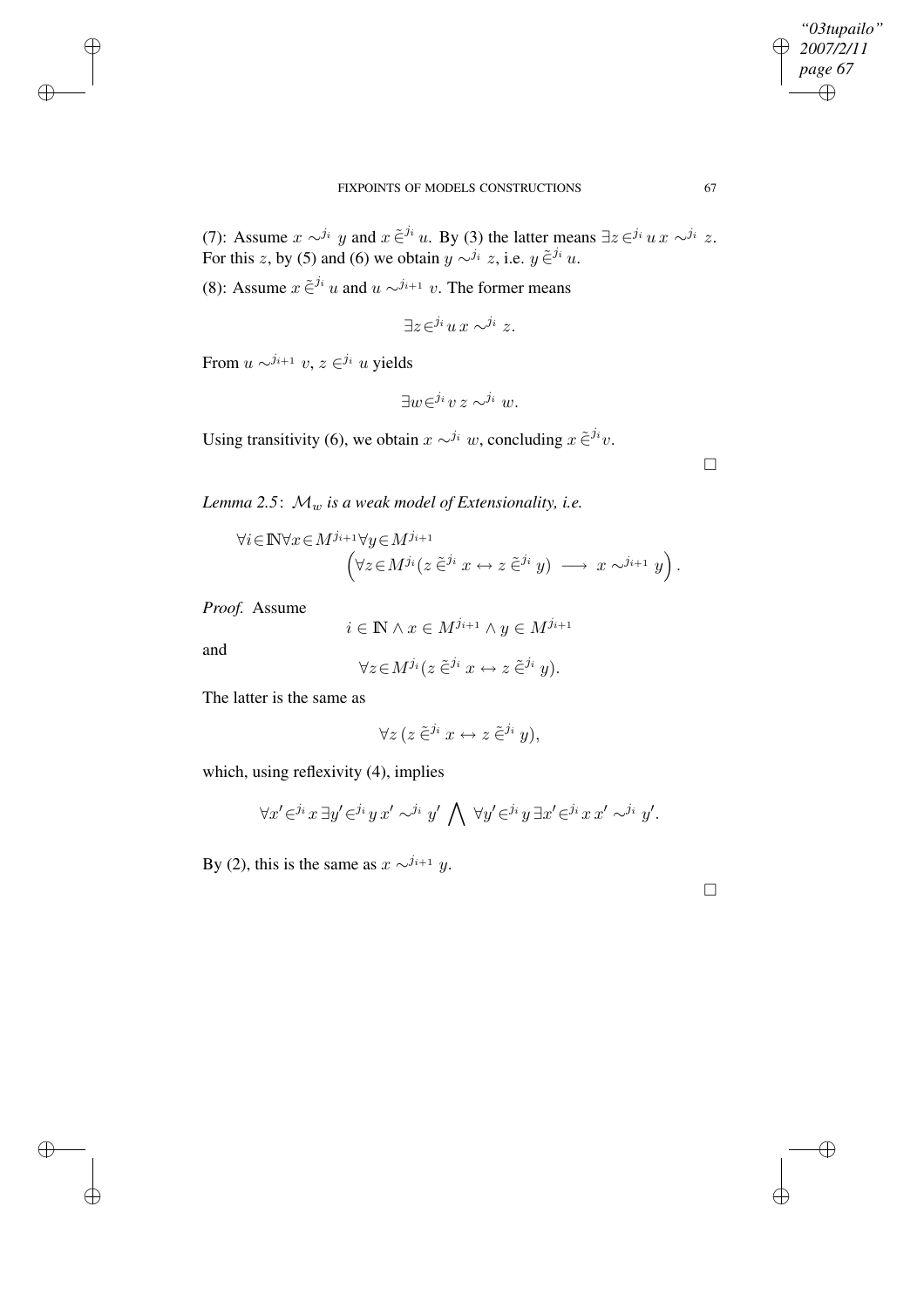✐

✐

# 68 SERGEI TUPAILO

*Definition 2.6*: *In Simple Type Theory, set*

$$
x^{0} \sim^{0} y^{0} \quad \Leftrightarrow \quad \top;
$$
  
\n
$$
x^{i+1} \sim^{i+1} y^{i+1} \quad \Leftrightarrow \quad \forall u^{i} \in^{i} x^{i+1} \exists v^{i} \in^{i} y^{i+1} u \sim^{i} v
$$
  
\n
$$
\bigwedge \forall v^{i} \in^{i} y^{i+1} \exists u^{i} \in^{i} x^{i+1} u \sim^{i} v;
$$
  
\n
$$
x^{i} \in^{i} y^{i+1} \quad \Leftrightarrow \quad \exists z^{i} \in^{i} y^{i+1} x^{i} \sim^{i} z.
$$

*Given an*  $\mathcal{L}_{TT}$ *-formula*  $\varphi$ *, the*  $\mathcal{L}_{TT}$ *-formula*  $\tilde{\varphi}$  *is defined by replacing every*  $x^{i} = y^{i}$  *by*  $x^{i} \sim^{i} y^{i}$ *, and every*  $x^{i} \in y^{i+1}$  *by*  $x^{i} \in^{i} y^{i+1}$ *.* 

*Lemma* 2.7: *For every*  $\mathcal{L}_{TT}$ *-formula*  $\varphi$ *,* 

$$
\mathcal{M}_w \models_w \varphi \iff \mathcal{M} \models \tilde{\varphi}.
$$

*Proof.* By induction on  $\varphi$ . The atomic case follows from Definitions 2.1 and  $2.6.$ 

*Lemma* 2.8: For every  $\mathcal{L}_{TT}$ -formula  $\varphi[x^n]$ ,

$$
\mathcal{M} \models \forall x_1^n \forall x_2^n \left( x_1 \sim^n x_2 \rightarrow (\tilde{\varphi}[x_1] \leftrightarrow \tilde{\varphi}[x_2]) \right).
$$

*Proof.* Since  $\mathcal{M}_w$  is a wts (Lemma 2.4), we have

$$
\mathcal{M}_w \models_w \forall x_1^n \forall x_2^n \left( x_1 = x_2 \rightarrow (\varphi[x_1] \leftrightarrow \varphi[x_2]) \right).
$$

The Claim now follows from Lemma 2.7.

*Lemma* 2.9:  $\mathcal{M}_w$  *is a weak model of Comprehension, i.e. for every*  $\mathcal{L}_{TT}$ *formula*  $\varphi[x^n]$ *,* 

$$
\mathcal{M}_w \models_w \exists y^{n+1} \forall x^n \left( x \in y \leftrightarrow \varphi[x] \right).
$$

*Proof.* By Lemma 2.7 it's enough to prove

$$
\mathcal{M} \models \exists y^{n+1} \forall x^n \left( x \in \tilde{C}^n \ y \leftrightarrow \tilde{\varphi}[x] \right).
$$

✐

✐

✐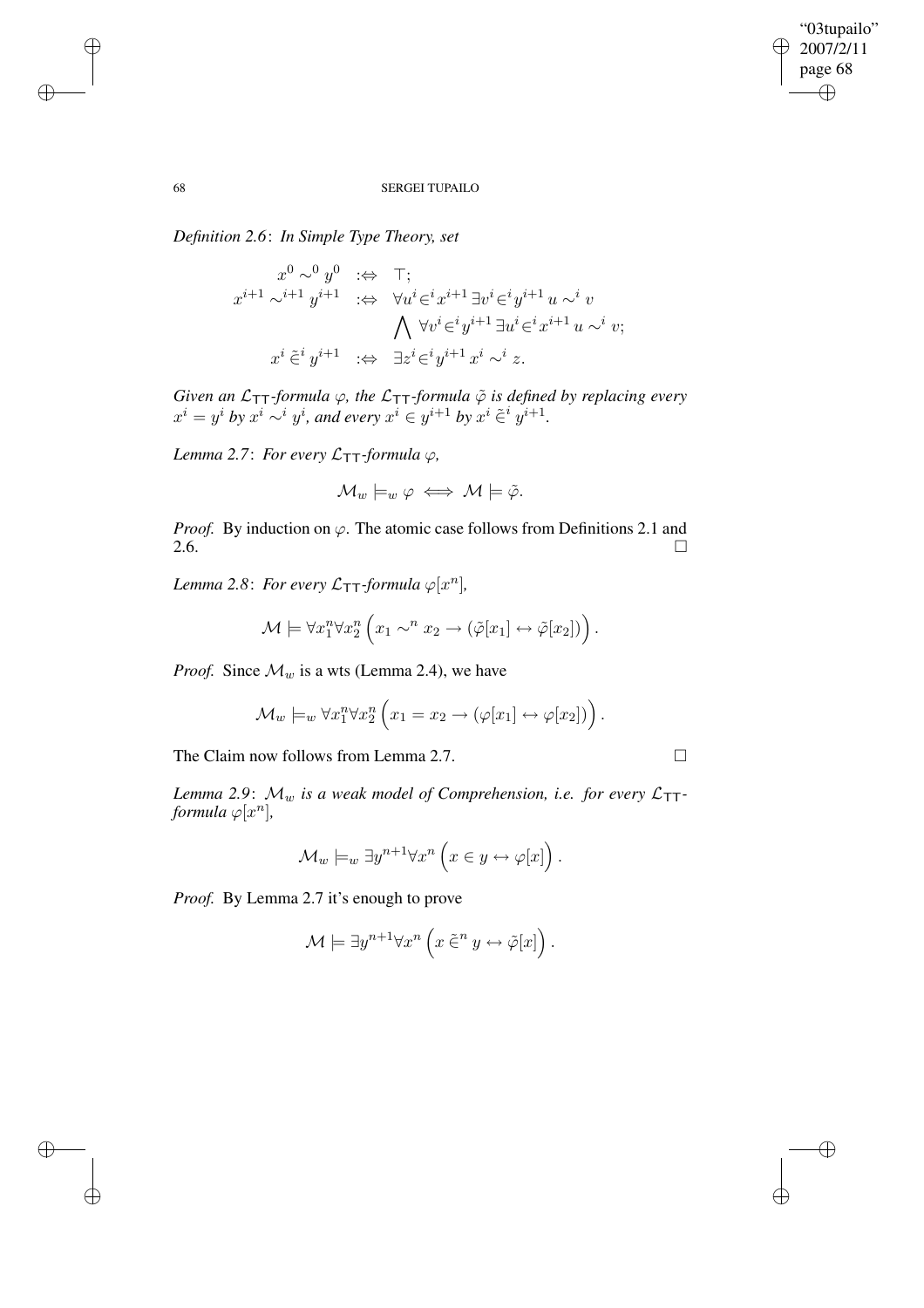## FIXPOINTS OF MODELS CONSTRUCTIONS 69

Since  $\mathcal{M} \models$  SCA, take  $y \in M^{j_{n+1}}$  so that

$$
\mathcal{M} \models \forall x^n \left( x \in y \leftrightarrow \tilde{\varphi}[x] \right).
$$

We have to show

✐

✐

$$
\mathcal{M} \models \forall x^n \left( x \in y \leftrightarrow x \; \widetilde{\in}^n \; y \right).
$$

If  $x \in \mathbb{R}^n$  y, then  $x \in \mathbb{R}^n$  y follows by reflexivity (4). Conversely, assuming  $x \in \tilde{\mathbb{S}}^{j_n}$  y, we get  $\exists z \in \tilde{\mathbb{S}}^{j_n}$  y  $x \sim \tilde{\mathbb{S}}^{j_n}$  and then  $\mathcal{M} \models \tilde{\varphi}[x]$  and  $x \in \tilde{\mathbb{S}}^{j_n}$  y by Lemma 2.8.

 $\Box$ 

*Definition 2.10*: *By Lemma 2.4, every* Mj<sup>i</sup> *is divided by* ∼j<sup>i</sup> *into a set of non-empty equivalence classes. For every*  $x \in M^{j_i}$ , we denote

$$
[x] := \{x' \mid x' \sim^{j_i} x\}.
$$

*Define*

 $[M^{j_i}] := \{ [x] \mid x \in M^{j_i} \},\$  $and, for [x] \in [M^{j_i}], [y] \in [M^{j_{i+1}}],$ 

$$
[x] \left[\tilde{\in}^{j_i}\right] [y] \; \text{iff} \; \forall x' \in [x] \forall y' \in [y] \; x' \; \tilde{\in}^{j_i} \; y'.
$$

*The typed structure* [M] *is now defined*

$$
[\mathcal{M}] := \{ \langle [M^{j_i}], [\tilde{\in}^{j_i}] \rangle \mid i \in \mathbb{N} \}.
$$

Lemma 2.11: Let  $\varphi(x_1^{i_1}, \ldots, x_k^{i_k})$  $\left(\frac{k}{k}\right)$  be an  $\mathcal{L}_{\mathsf{TT}}$ -formula with all free variables shown, and  $x_1^{i_1} \in M^{j_{i_1}}, \ldots, x_k^{i_k} \in M^{j_{i_k}}$ . Then:

$$
\mathcal{M}_w \models_w \varphi(x_1^{i_1}, \dots, x_k^{i_k}) \iff [\mathcal{M}] \models \varphi([x_1^{i_1}], \dots, [x_k^{i_k}]).
$$

*Proof.* By induction on  $\varphi$ , using non-emptiness of [x] (Lemma 2.4). The atomic case follows from the equivalences

$$
x \sim^{j_i} y \iff [x] = [y]
$$

and

✐

✐

$$
x \in i^i y \Longleftrightarrow [x] \, [\tilde{\in}^{j_i}] \, [y],
$$

"03tupailo" 2007/2/11 page 69

✐

✐

✐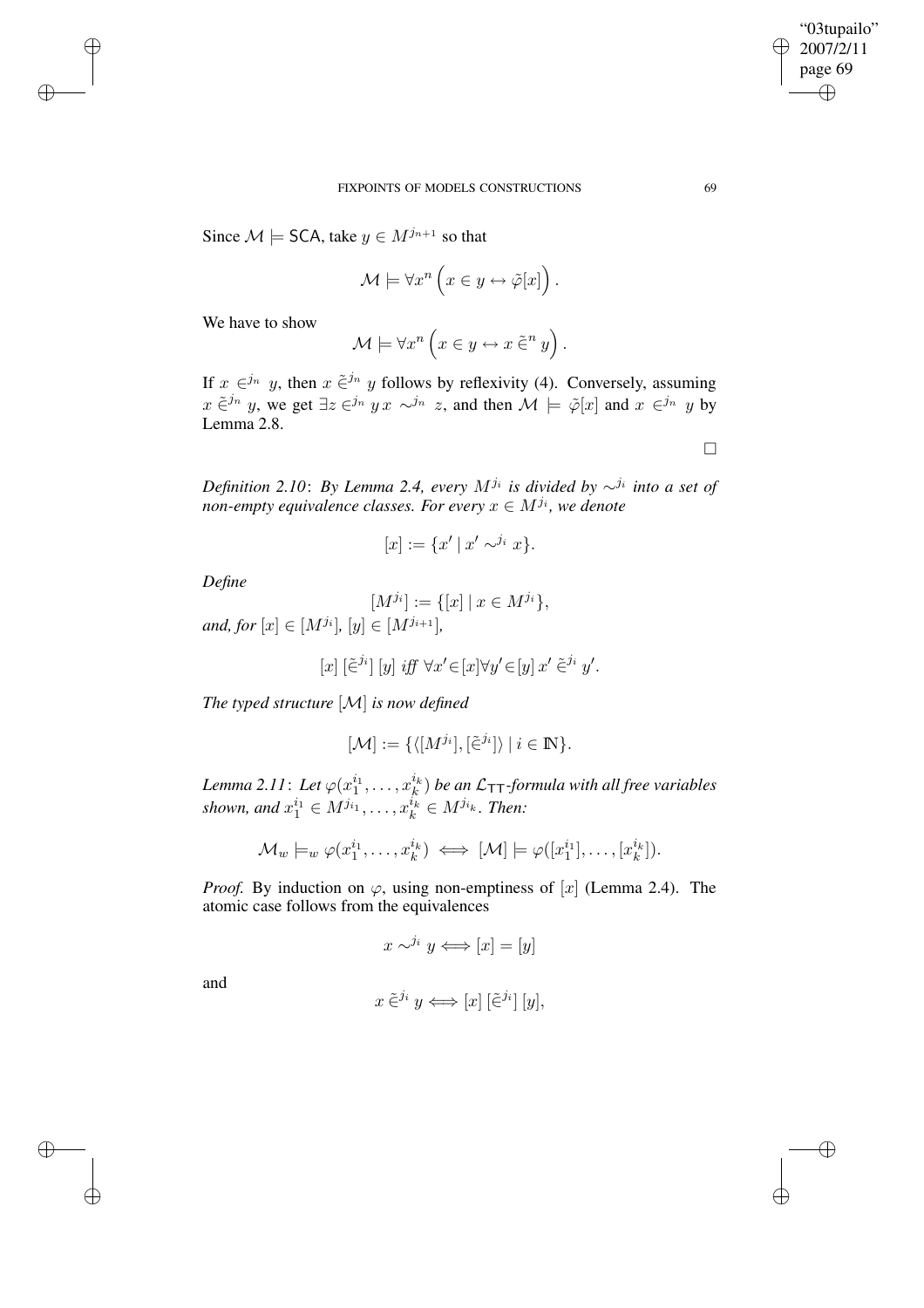# 70 SERGEI TUPAILO

which also follow from Lemma 2.4.

*Definition 2.12*: *Let* C<sup>1</sup> *be a choice function, picking one element from each*  $\mathit{equivalence}$  *class in*  $[M^{j_i}]$ , for all  $i \in \mathbb{N}$ . Define

$$
\mathcal{A}_1(M^{j_i}) := \{ \mathsf{C}_1[x] \mid [x] \in [M^{j_i}]\},
$$

*and, for*  $x \in A_1(M^{j_i})$ *,*  $y \in A_1(M^{j_{i+1}})$ *,* 

$$
x \in i^i y \text{ iff } [x] \in i^i] [y].
$$

*The typed structure*  $A_1(\mathcal{M})$  *is now defined* 

$$
\mathcal{A}_1(\mathcal{M}):=\{\langle \mathcal{A}_1(M^{j_i}),\epsilon^{j_i}\rangle\,|\,i\in\mathrm{I\!N}\}.
$$

Lemma 2.13: Let  $\varphi(x_1^{i_1}, \ldots, x_k^{i_k})$  $\binom{i_k}{k}$  be an  $\mathcal{L}_{\textsf{TT}}$ -formula with all free variables shown, and  $x_1^{i_1} \in A_1(M^{j_{i_1}}), \ldots, x_k^{i_k} \in A_1(M^{j_{i_k}})$ . Then:

$$
\mathcal{A}_1(\mathcal{M}) \models \varphi(x_1^{i_1}, \dots, x_k^{i_k}) \iff [\mathcal{M}] \models \varphi([x_1^{i_1}], \dots, [x_k^{i_k}]).
$$

*Proof.* By induction on  $\varphi$ . First remember that we always have  $[C_1[x]] =$  $[x]$ . The atomic case

$$
\mathsf{C}_1[x] = \mathsf{C}_1[y] \Longleftrightarrow [x] = [y]
$$

follows from the fact that  $C_1$  is a choice function, the atomic case

$$
C_1[x] \epsilon^{j_i} C_1[y] \Longleftrightarrow [x] [\tilde{\in}^{j_i}] [y]
$$

follows from the Definition 2.12 of  $\epsilon^{j_i}$ 

*Theorem* 2.14:  $A_1(\mathcal{M})$  *is a model of*  $SCA + Ext$ *.* 

*Proof.* Follows from Lemmata 2.5, 2.9, 2.11 and 2.13. □

*Theorem 2.15*:

$$
J(\mathcal{A}_1(\mathcal{M})) \subseteq J(\mathcal{M}).
$$

*Proof.* From the Definition 2.12 we have  $A_1(M^{j_i}) \subseteq M^{j_i}$ , for every  $i \in \mathbb{N}$ . The Claim now follows from the Definition 1.5.

✐

✐

✐

✐

. — Первый процесс в серверності процесс в серверності процесс в серверності процесс в серверності процесс в с<br>Процесс в серверності процесс в серверності процесс в серверності процесс в серверності процесс в серверності

✐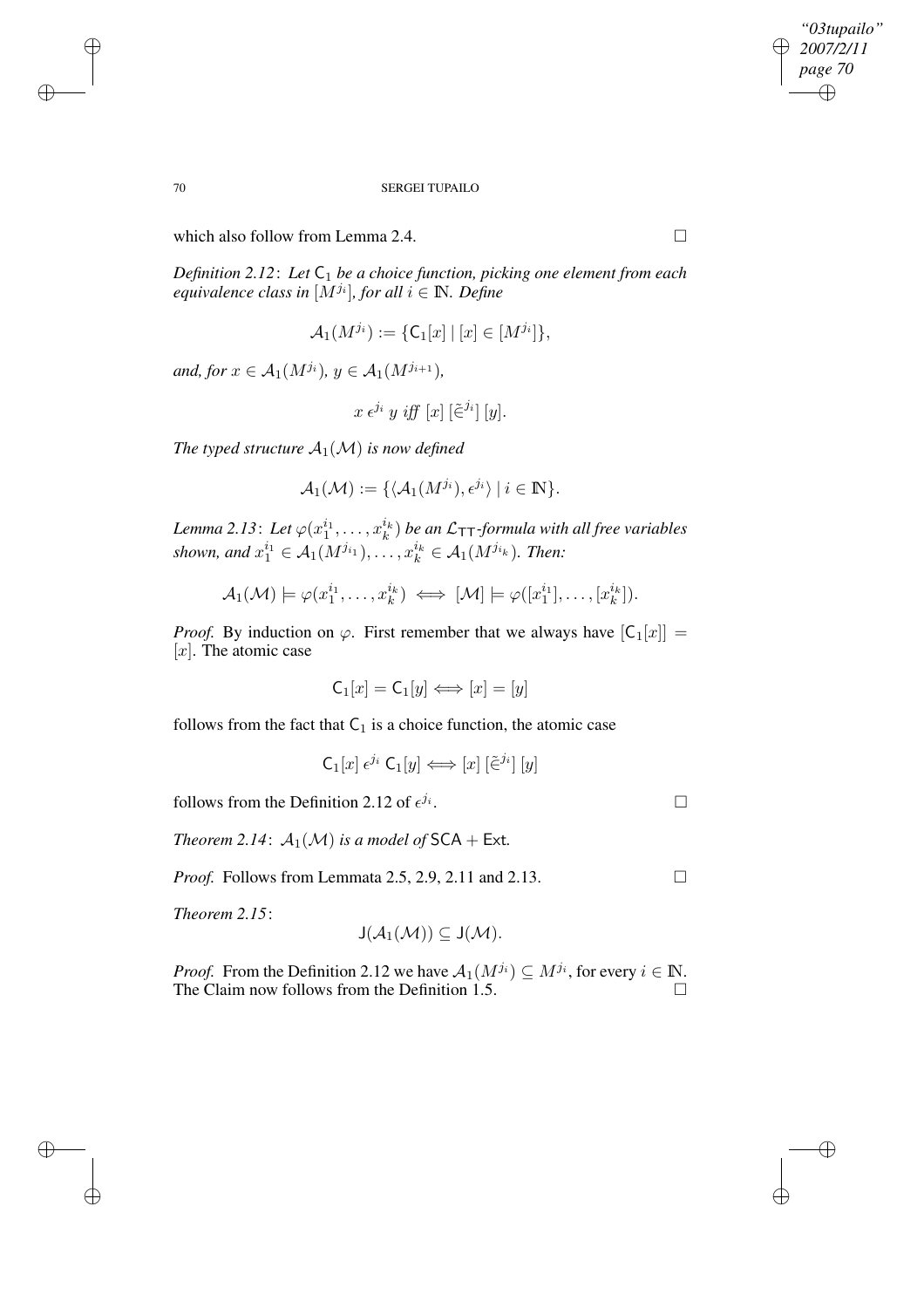### FIXPOINTS OF MODELS CONSTRUCTIONS 71

# 2.2. *Operation* A2*: securing Ambiguity*

 $Definition 2.16$ : Let  $\mathcal{M} = \{ \langle M^{j_i}, \in^{j_i} \rangle \mid i \in \mathbb{N} \}$  be a typed structure and  $i_0 < i_1 < \ldots$  be an increasing sequence of natural numbers. We define a *typed structure*  $\mathcal{N} = \{ \langle M^{j_{i_k}}, \in^{j_{i_k}} \rangle \mid k \in \mathbb{N} \}$  *as follows: for*  $x \in M^{j_{i_k}},$  $y \in M^{j_{i_{k+1}}}$ :  $\mathcal{N} \models x \in y$  iff  $\mathcal{M} \models \exists z \, (x \in z \land \{ \dots \{z\} \dots \} = y)$ , where *the singleton operation is iterated*  $i_{k+1} - i_k - 1$  *times.* 

*Such a typed structure will be called extracted from M, written*  $\mathcal{N} \leq \mathcal{M}$ .

*Definition 2.17*: *If*  $\mathcal{M} = \{ \langle M^{j_i}, \in^{j_i} \rangle | i \in \mathbb{N} \}$  *is a typed structure, then*  $\mathcal{M}^+$ *denotes the typed structure*

$$
\mathcal{M}^+:=\{\langle M^{j_{i+1}},\in^{j_{i+1}}\rangle\ |\ i\in \mathbb{N}\}.
$$

Obviously,  $\leq$  is reflexive and  $\mathcal{M}^+ \leq \mathcal{M}$ . For any x, we denote  $\{x\}_0 := x$ ,  ${x}_n+1 := \{\{x\}_n\}, n \in \mathbb{N}.$ 

*Lemma* 2.18: Let  $\mathcal{M} = \{ \langle M^{j_i}, \in^{j_i} \rangle \mid i \in \mathbb{N} \}$  be a typed structure. If  $\mathcal{N} \leq$  $\mathcal{M}, x \in M^{j_{i_k}}, y \in M^{j_{i_{k+1}}}$ , then  $\mathcal{N} \models \{x\} = y$  is equivalent to  $\mathcal{M} \models$  ${x}_{i_{k+1}-i_k} = y.$ 

*Proof.*

✐

✐

✐

✐

$$
\mathcal{N} \models \{x\} = y \iff \mathcal{N} \models x \in y \land \forall p (p \in y \to p = x)
$$
  
\n
$$
\iff \mathcal{M} \models \exists z (x \in z \land \{z\}_{i_{k+1}-i_k-1} = y)
$$
  
\n
$$
\land \forall p (\exists z' (p \in z' \land \{z'\}_{i_{k+1}-i_k-1} = y) \to p = x)
$$
  
\n
$$
\iff \mathcal{M} \models \{x\}_{i_{k+1}-i_k} = y :
$$

Let's check the last  $\Longleftrightarrow$ . Reason in M. Assume LHS. For that z, we already have  $\{z\}_{i_{k+1}-i_k-1} = y$ , and it remains to show  $z = \{x\}$ .  $x \in z$  is given. Assuming  $e \in \mathbb{Z}$ , and taking in the second part of the conjunction  $p := e$  and  $z' := z$ , we obtain  $e = x$ , q.e.d. Conversely, assume RHS. For  $\exists z (x \in z \land z)$  ${z}_{i_{k+1}-i_k-1} = y$ , take  $z := {x}$ . For the second part, if  ${z'}_{i_{k+1}-i_k-1} =$ y, then z' must be  $\{x\}$ , and the only element of  $\{x\}$  is x, q.e.d.

 $\Box$ 

✐

✐

*Lemma* 2.19: Let  $\mathcal{M} = \{ \langle M^{j_i}, \in^{j_i} \rangle \mid i \in \mathbb{N} \}$  be a typed structure. If  $\mathcal{N} \leq$  $\mathcal{M}, x \in M^{j_{i_k}}, y \in M^{j_{i_{k+n}}}$ , then  $\mathcal{N} \models \{x\}_n = y$  is equivalent to  $\mathcal{M} \models$  ${x}_{i_{k+n}-i_k} = y.$ 

"03tupailo" 2007/2/11 page 71

✐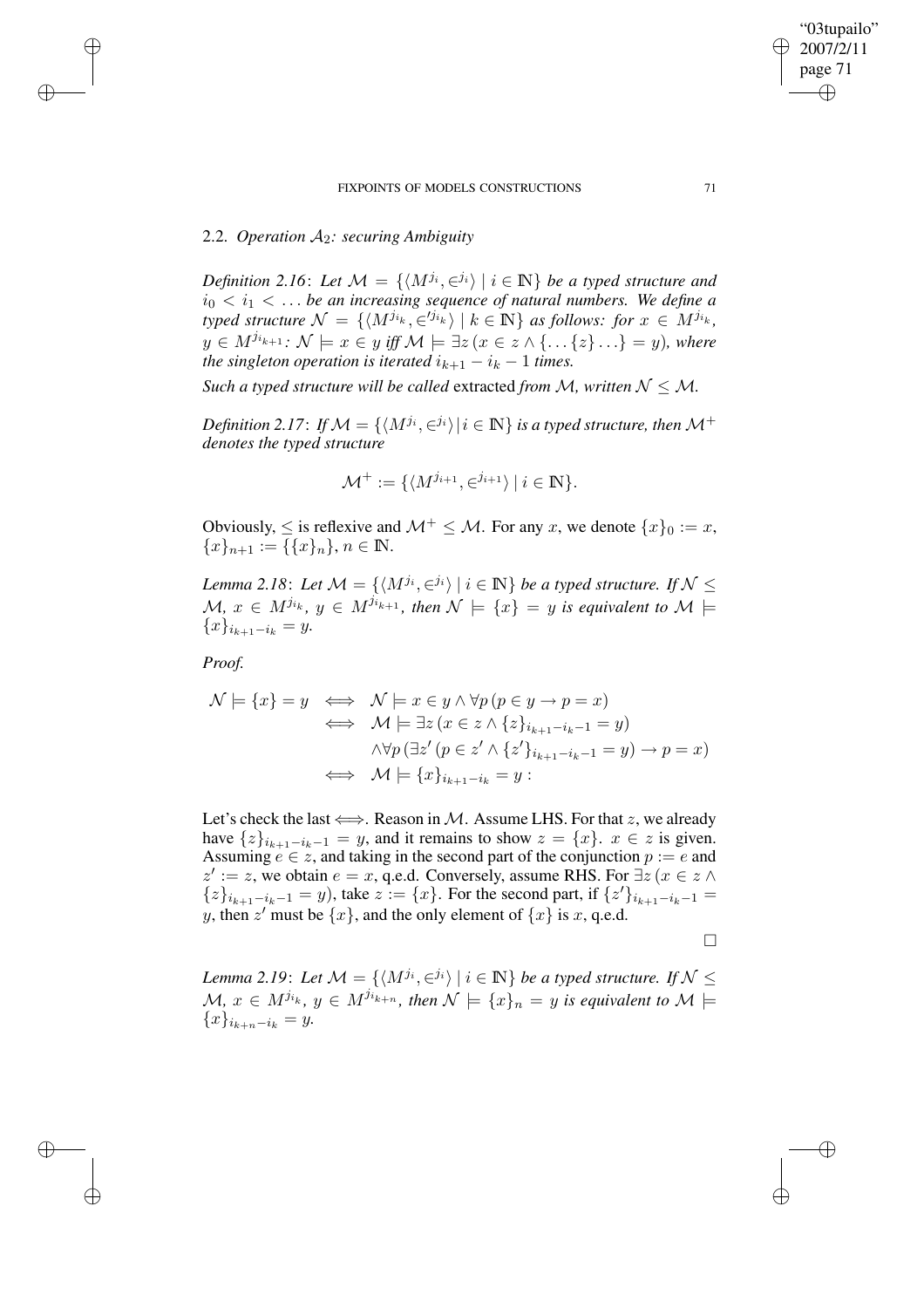$\mathcal{P}$ 

✐

# 72 SERGEI TUPAILO

*Proof.* If  $n = 0$ , the assertion is obvious. For  $n > 0$ , apply the previous Lemma *n* times.  $\Box$ 

*Lemma 2.20*: ≤ *is transitive.*

*Proof.* Let  $N \leq M$  and  $\mathcal{O} \leq N$ . We need to show  $\mathcal{O} \leq M$ .

First, the domain of  $\mathcal O$  is  $\{M^{j_{i_{k_l}}}\,|\,l\in\mathbb N\}$ . Assume  $x\in M^{j_{i_{k_l}}}, y\in M^{j_{i_{k_{l+1}}}}.$ Now compute:

$$
\mathcal{O} \models x \in y \quad \mathcal{O} \subseteq \mathcal{N} \quad \mathcal{N} \models \exists z (x \in z \land \{z\}_{k_{l+1}-k_l-1} = y)
$$
  

$$
\mathcal{N} \leq \underbrace{\mathcal{M}, L}_{\iff} 2.19 \quad \mathcal{M} \models \exists z (\exists z_1 (x \in z_1 \land \{z_1\}_{i_{k_l+1}-i_{k_l}-1} = z)
$$
  

$$
\land \{z\}_{i_{k_{l+1}}-i_{k_l}+1} = y)
$$
  

$$
\iff \quad \mathcal{M} \models \exists z_1 (x \in z_1 \land \{z_1\}_{i_{k_{l+1}}-i_{k_l}-1} = y),
$$

confirming that  $\mathcal{O} \leq \mathcal{M}$ .

 $\Box$ 

*Lemma* 2.21: *If*  $N \leq M$  *and*  $M \models$  SCA*, then*  $N \models$  SCA*.* 

*Proof.* Assume  $\mathcal{N} \leq \mathcal{M}$  and  $\mathcal{M} \models$  SCA. Let  $\varphi[x^k] \in \mathcal{L}_{TT}$ . We need to show

$$
\mathcal{N} \models \exists y^{k+1} \forall x^k \left( x \in y \leftrightarrow \varphi[x] \right). \tag{9}
$$

Let  $\varphi^{\mathcal{N}}$  be obtained from  $\varphi$  by replacing every variable  $x^{l}$  by  $x^{i_l}$ , and replacing every  $x^l \in y^{l+1}$  by  $\exists z^{i_l+1}(x^{i_l} \in z \wedge \{z\}_{i_{l+1}-i_l-1} = y)$ . Then  $\varphi^{\mathcal{N}} \in \mathcal{L}_{\mathsf{T} \mathsf{T}}$ . Rephrasing (9), we need to show

$$
\mathcal{M} \models \exists y^{i_{k+1}} \forall x^{i_k} \left( \exists z^{i_k+1} (x \in z \land \{z\}_{i_{k+1}-i_k-1} = y) \leftrightarrow \varphi^{\mathcal{N}}[x] \right). \tag{10}
$$

First, since  $\mathcal{M} \models$  SCA, we have

$$
\mathcal{M} \models \exists y_1^{i_k+1} \forall x^{i_k} \left( x \in y_1 \leftrightarrow \varphi^{\mathcal{N}}[x] \right). \tag{11}
$$

✐

✐

✐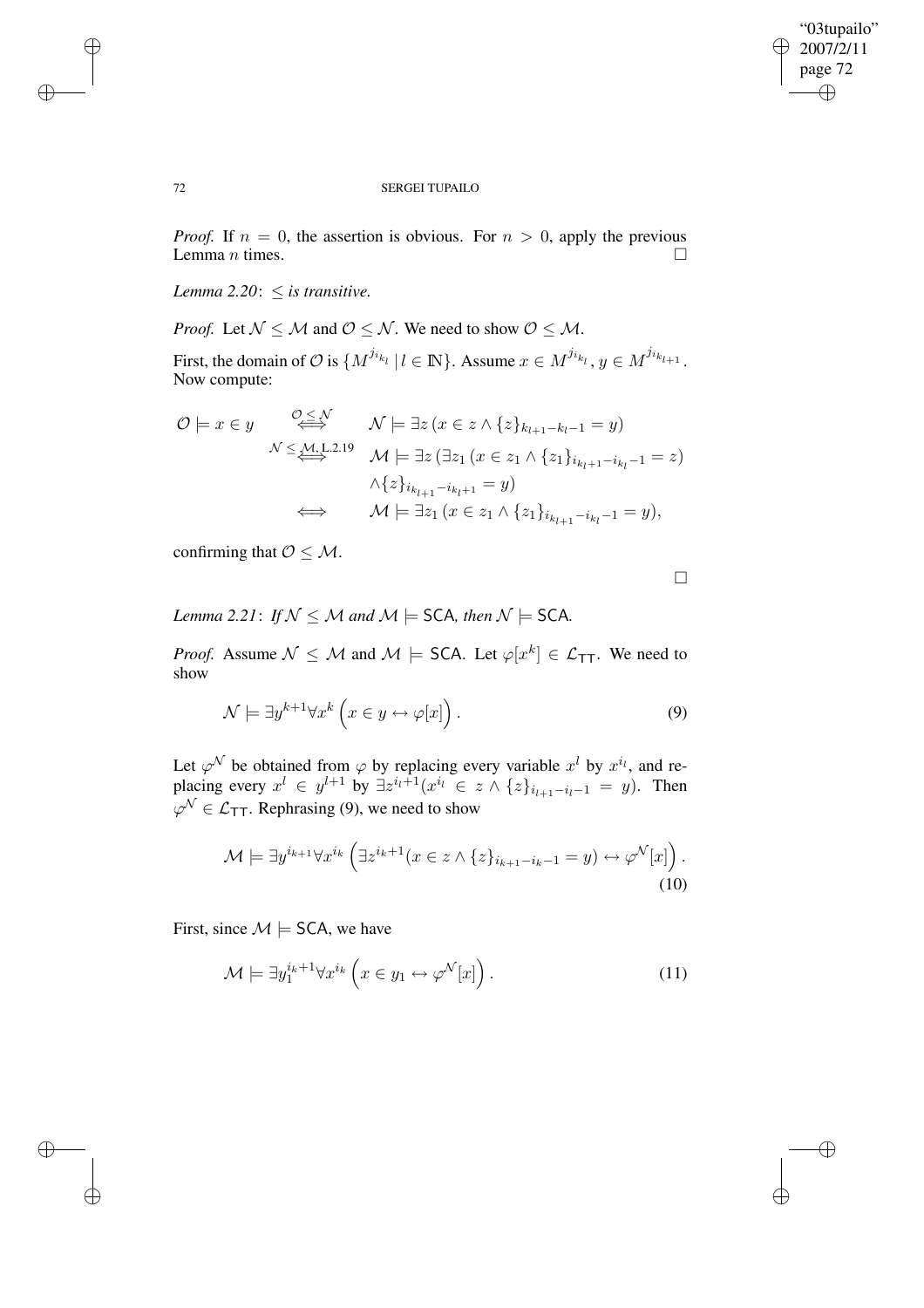#### FIXPOINTS OF MODELS CONSTRUCTIONS 73

Take  $y^{i_{k+1}} := \{y_1\}_{i_{k+1}-i_k-1}$ . Observe

✐

✐

✐

✐

$$
\mathcal{M} \models \forall x^{i_k} \left( x \in y_1 \leftrightarrow \exists z^{i_k+1} (x \in z \land \{z\}_{i_{k+1}-i_k-1} = y) \right) : \tag{12}
$$

Reason in M. Assume  $x \in y_1$ . Then RHS is satisfied by taking  $z := y_1$ . Conversely, assume  $\exists z^{i_k+1} (x \in z \wedge \{z\}_{i_{k+1}-i_k-1} = y)$ . Then it must be  $z = y_1$  and  $x \in y_1$ . Q.E.D.

(12) and (11) now imply (10) and (9).

*Definition* 2.22: *For any*  $M \models$  SCA *and any sentence*  $\psi \in \mathcal{L}_{TT}$ *, let us say that* M forces  $\psi$  *when*  $\psi$  *is true in every typed structure extracted from* M, *and that*  $M$  decides  $\psi$  *when*  $M$  *forces either*  $\psi$  *or*  $\neg \psi$ *.* 

*Remark* 2.23: *If* M *decides*  $\psi$ *, then*  $M \models \psi \leftrightarrow \psi^+$ *.* 

*Proof.* Remember  $M^+ \leq M$ .

*Lemma* 2.24: *(Extraction Lemma, Boffa* [1]*) Given any*  $M \models$  **SCA** *and any sentence*  $\psi \in \mathcal{L}_{TT}$ *, there is a model*  $\mathcal{N} \models$  SCA *with*  $\mathcal{N} \leq \mathcal{M}$  *which decides* ψ*.*

*Proof.* Let k be greater than all type indices appearing in  $\psi$ . Define a partition  $G_1, G_2$  of  $[N]^{k+1}$  as follows:

$$
G_1 := \{ i_0 < i_1 < \ldots < i_k \mid \langle M^{j_{i_0}}, M^{j_{i_1}}, \ldots, M^{j_{i_k}}, \ldots \rangle \models \psi \},
$$
  
\n
$$
G_2 := \{ i_0 < i_1 < \ldots < i_k \mid \langle M^{j_{i_0}}, M^{j_{i_1}}, \ldots, M^{j_{i_k}}, \ldots \rangle \models \neg \psi \}.
$$

By Ramsey's theorem (cf.  $[5]$ ), take an infinite set X of natural numbers  $i_0 < i_1 < \ldots < i_n < \ldots$  such that  $[X]^{k+1} \subseteq G_1$  or  $[X]^{k+1} \subseteq G_2$ , and set  $dom(\mathcal{N}) := \langle M^{j_{i_0}}, M^{j_{i_1}}, \ldots, M^{j_{i_n}}, \ldots \rangle$ . In the first case  $([X]^{k+1} \subseteq G_1)$  $\mathcal N$  forces  $\psi$ , and in the second case  $\mathcal N$  forces  $\neg\psi$ .

*Lemma* 2.25: *Given any*  $M \models$  SCA *and any sentence*  $\psi \in \mathcal{L}_{TT}$ *, there is a*  $\mathsf{model}\;\mathcal{N}\models\mathsf{SCA} + \psi\leftrightarrow\psi^+\;\mathsf{with}\;\mathcal{N}\leq\mathcal{M}.$ 

*Proof.* Corollary of Lemma 2.24 and Remark 2.23. □

*Lemma* 2.26: *Given any*  $M \models$  SCA *and any finite list of sentences*  $\psi_1, \ldots,$  $\psi_n \in \mathcal{L}_{\mathsf{T} \mathsf{T}}$ , there is a model  $\mathcal{N} \models \mathsf{SCA} + \bigwedge_{1 \leq i \leq n} \psi_i \leftrightarrow \psi_i^+$  with  $\mathcal{N} \leq \mathcal{M}$ .

"03tupailo" 2007/2/11 page 73

✐

✐

✐

✐

 $\Box$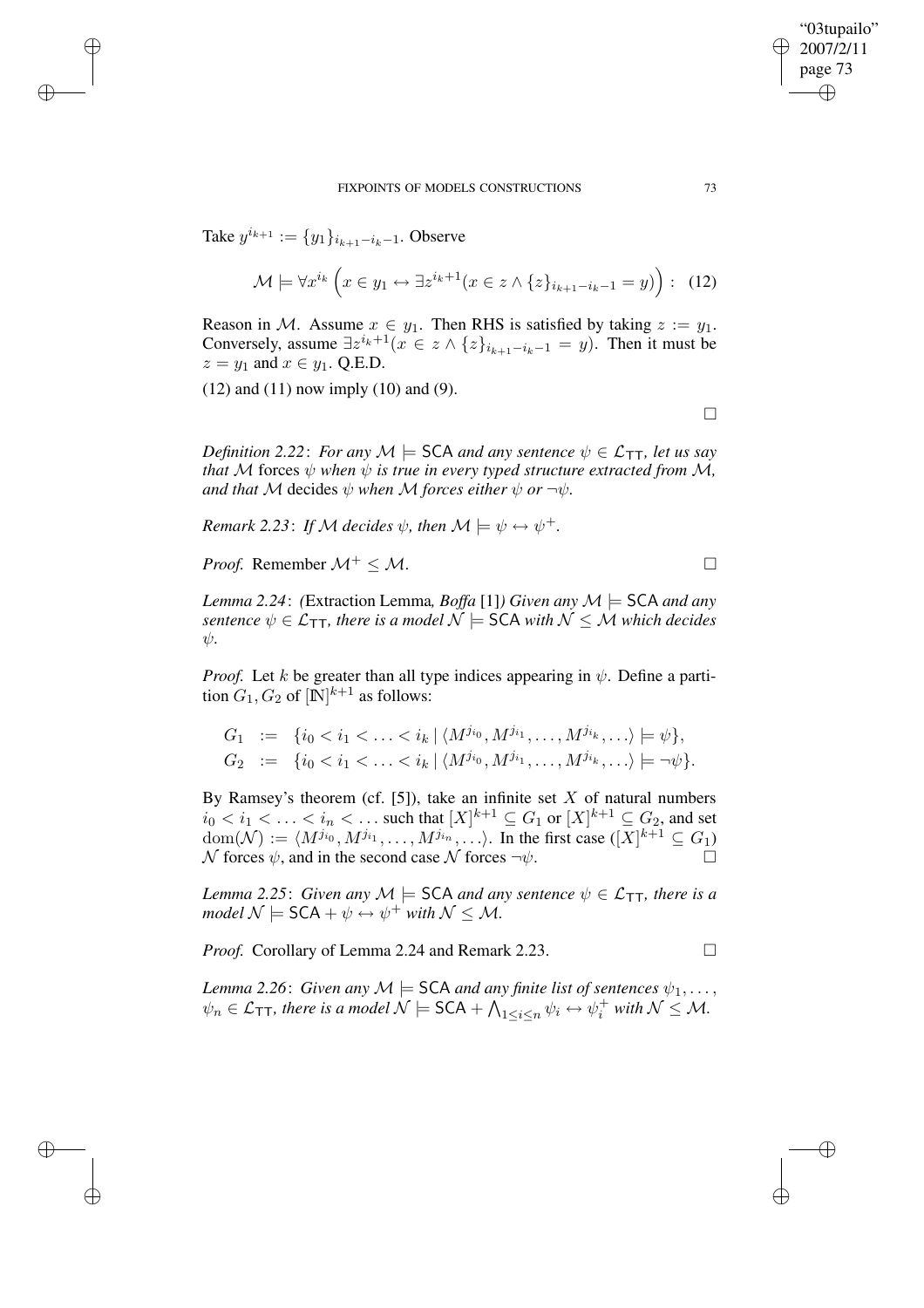$\oplus$ 

✐

# 74 SERGEI TUPAILO

*Proof.* Apply Lemma 2.25 *n* times. Use transitivity of  $\leq$  (Lemma 2.20).  $\square$ 

*Definition* 2.27: Let *a finite list of sentences*  $\psi_1, \dots, \psi_n \in \mathcal{L}_{TT}$  *be given.* Let  $\mathcal{A}_2^{\psi_1,...,\psi_n}$  be a choice function such that

if 
$$
M \models
$$
 SCA then  $\mathcal{A}_2^{\psi_1,\dots,\psi_n}(\mathcal{M}) \models$  SCA+

$$
\bigwedge_{1 \leq i \leq n} \psi_i \leftrightarrow \psi_i^+ \text{ and } \mathcal{A}_2^{\psi_1,...,\psi_n}(\mathcal{M}) \leq \mathcal{M}.
$$

*Theorem* 2.28: Let *a finite* list of sentences  $\psi_1, \dots, \psi_n \in \mathcal{L}_{TT}$  be given. If  $\mathcal{M} \models$  SCA *then* 

$$
\mathcal{A}_2^{\psi_1,\dots,\psi_n}(\mathcal{M})\models\mathsf{SCA}+\bigwedge_{1\leq i\leq n}\psi_i\leftrightarrow\psi_i^+\text{ and }\mathcal{A}_2^{\psi_1,\dots,\psi_n}(\mathcal{M})\leq\mathcal{M}.
$$

*Proof.* Follows from Definition 2.27. □

 $\overline{1}$ 

*Lemma* 2.29: *If*  $\mathcal{N} \leq \mathcal{M}$  *then*  $J(\mathcal{N}) \subseteq J(\mathcal{M})$ *.* 

*Proof.* By the Definition 2.16, the domain of  $N$  is just a subsequence of the domain of  $M$ .

*Theorem* 2.30: *For any finite list of sentences*  $\psi_1, \dots, \psi_n \in \mathcal{L}_{TT}$ *, if*  $\mathcal{M} \models$ SCA *then*  $\mathsf{J}(\mathcal{A}^{\psi_1,...,\psi_n}_2(\mathcal{M}))\subseteq \mathsf{J}(\mathcal{M}).$ 

*Proof.* Follows from Theorem 2.28 and Lemma 2.29. □

3. *Conclusion*

*Definition* 3.1: Let *a finite* list of sentences  $\psi_1, \dots, \psi_n \in \mathcal{L}_{TT}$  be given. For  $\mathcal{M} \models$  SCA *we* define

$$
\mathcal{A}^{\psi_1,...,\psi_n}(\mathcal{M}):=\mathcal{A}_2^{\psi_1,...,\psi_n}(\mathcal{A}_1(\mathcal{M})).
$$

✐

✐

✐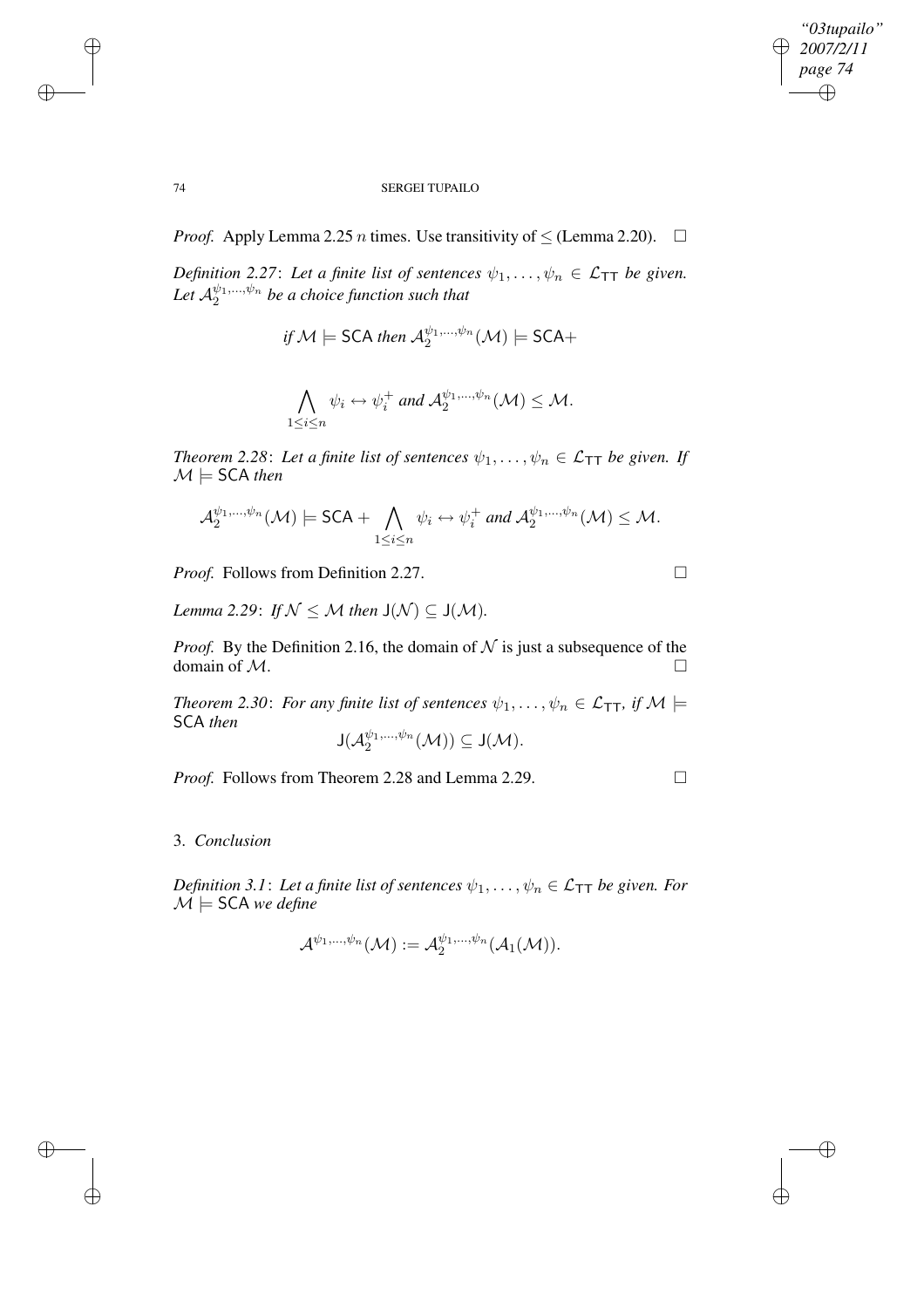*Definition* 3.2: Let *a finite list of sentences*  $\psi_1, \dots, \psi_n \in \mathcal{L}_{TT}$  *be given.*  $\mathcal{M} \models$  SCA *is a* fixpoint *of*  $\mathcal{A}^{\psi_1,...,\psi_n}$  *iff* 

$$
\mathcal{A}^{\psi_1,\ldots,\psi_n}(\mathcal{M})=\mathcal{M}.
$$

*Lemma* 3.3: *If*  $M \models$  SCA *and*  $J(A_1(M)) = J(M)$  *then*  $A_1(M) = M$ *.* 

*Proof.* Assume  $J(A_1(\mathcal{M})) = J(\mathcal{M})$ . By Definitions 1.5 and 2.12, this implies

$$
\forall i\!\in\!\mathbb{N}\, \mathcal{A}_1(M^{j_i})=M^{j_i},
$$

which, using Definitions 2.12 and 2.10, further yields

$$
\forall i \in \mathbb{N} \forall x \in M^{j_i} \forall x' \in M^{j_i} \ (x \sim^{j_i} x' \leftrightarrow x = x'). \tag{13}
$$

By Definition 2.1 furthermore we have

✐

✐

✐

✐

$$
\forall i \in \mathbb{N} \forall x \in M^{j_i} \forall y \in M^{j_{i+1}} \ (x \tilde{\in}^{j_i} y \leftrightarrow x \in^{j_i} y). \tag{14}
$$

(13) and (14) confirm that M and  $A_1(\mathcal{M})$  is the same set.

 $\Box$ 

*Lemma* 3.4: Let *a finite list of sentences*  $\psi_1, \dots, \psi_n \in \mathcal{L}_{TT}$  *be given and*  $\mathcal{M} \models \mathsf{SCA}\$  If  $\mathsf{J}(\mathcal{A}_2^{\psi_1,...,\psi_n}(\mathcal{M})) = \mathsf{J}(\mathcal{M})$  then  $\mathcal{A}_2^{\psi_1,...,\psi_n}(\mathcal{M}) = \mathcal{M}$ .

*Proof.* Assume that  $\mathcal{A}_2^{\psi_1,...,\psi_n}(\mathcal{M})$  is given by an increasing sequence  $\{i_k \mid k \in \mathbb{N}\}\.$  Assume  $J(\mathcal{A}_2^{\psi_1,...,\psi_n}(\mathcal{M})) = J(\mathcal{M})$ , which is, by Definition 1.5,

$$
\{\langle j_i, x \rangle \mid i \in \mathbb{N} \land x \in M^{j_i}\} = \{\langle j_{i_k}, x \rangle \mid k \in \mathbb{N} \land x \in M^{j_{i_k}}\}.
$$

*Claim.*  $\forall k \in \mathbb{N}$  *i*<sub>*k*</sub> = *k*.  $/$ - By induction on k. First denote

$$
A := \{ \langle j_i, x \rangle \mid i \in \mathbb{N} \land x \in M^{j_i} \},
$$
  

$$
B := \{ \langle j_{i_k}, x \rangle \mid k \in \mathbb{N} \land x \in M^{j_{i_k}} \}.
$$

"03tupailo" 2007/2/11 page 75

✐

✐

✐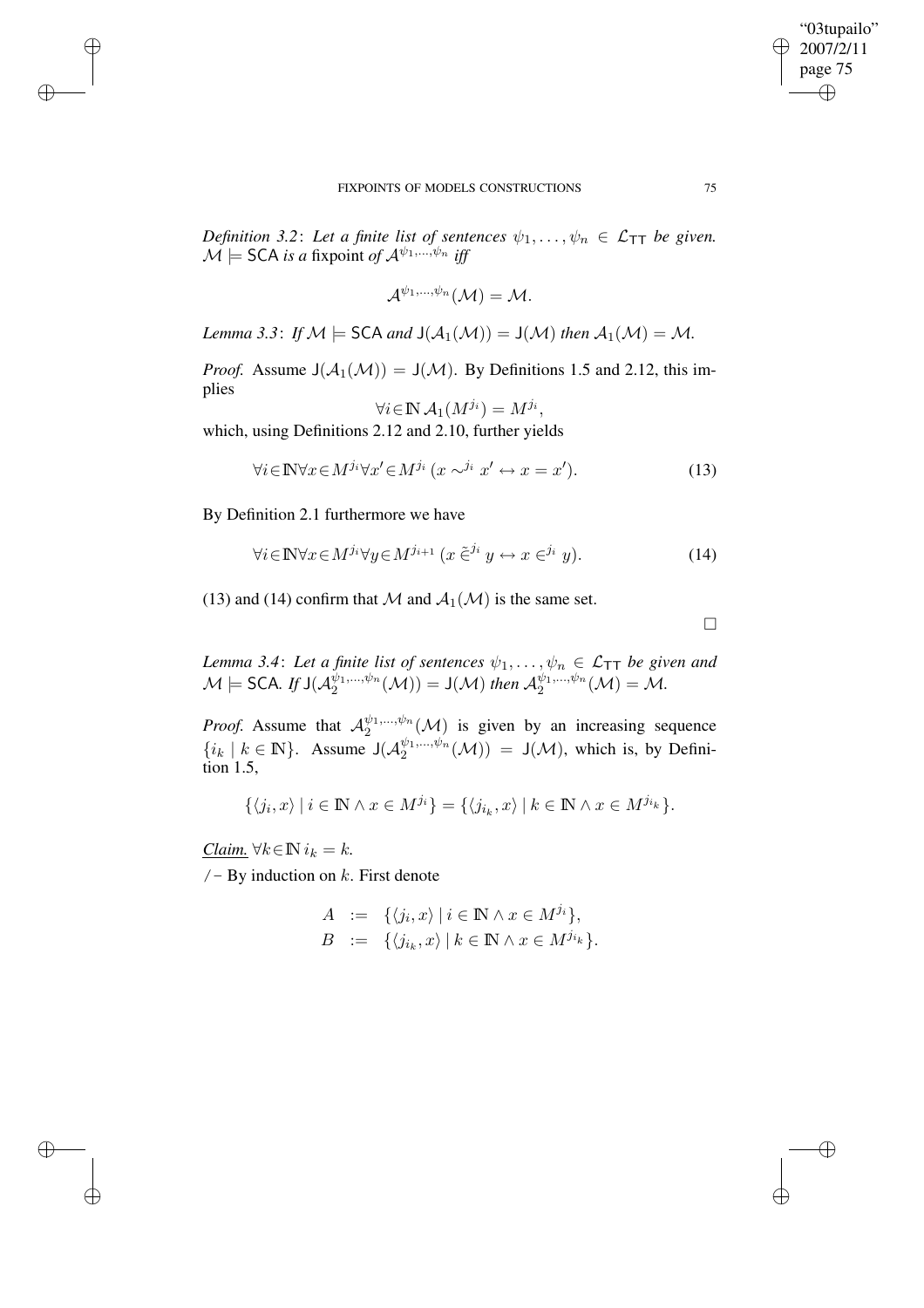# "03tupailo" 2007/2/11 page 76 ✐ ✐

### 76 SERGEI TUPAILO

*Ind. base:* Take any  $x \in M^{j_0}$  (by Lemma 1.4 such an x exists). Then  $\langle j_0, x \rangle \in A$ , so we must have  $\langle j_0, x \rangle \in B$ . If  $i_0 > 0$ , then  $j_{i_0} > j_0$ , and  $j_{i_k} \ge j_{i_0} > j_0$  for every k. Therefore  $i_0 = 0$  must hold.

*Ind. step:* Take any  $x \in M^{j_{k+1}}$  (by Lemma 1.4 such an x exists). Then  $\langle j_{k+1}, x \rangle \in A$ , so we must have  $\langle j_{k+1}, x \rangle \in B$ . If  $i_{k+1} > k+1$ , then  $j_{i_{k+1}} > j_{k+1}$ , and  $j_{i_{k'}} \ge j_{i_{k+1}} > j_{k+1}$  for every  $k' \ge k+1$ . On the other hand, by IH we have  $i_{k'} = k'$  and  $j_{i_{k'}} = j_{k'} < j_{k+1}$  for every  $k' < k+1$ . Since we always have  $i_{k+1} \geq k+1$ , it remains to conclude that  $i_{k+1} = k+1$ .  $-$  /

Since  $\forall k \in \mathbb{N}$   $i_k = k$ , by Definition 2.16 the  $\in$  relation is the same in M and  $\mathcal{A}_2^{\psi_1,...,\psi_n}(\mathcal{M})$ , so M and  $\mathcal{A}_2^{\psi_1,...,\psi_n}(\mathcal{M})$  is the same set.

 $\Box$ 

*Theorem* 3.5: Let a finite list of sentences  $\psi_1, \dots, \psi_n \in \mathcal{L}_{TT}$  be given and  $\mathcal{M} \models$  SCA*.* If  $J(\mathcal{A}^{\psi_1,...,\psi_n}(\mathcal{M})) = J(\mathcal{M})$  then  $\mathcal{A}^{\psi_1,...,\psi_n}(\mathcal{M}) = \mathcal{M}$ .

*Proof.* Assume  $J(A^{\psi_1,...,\psi_n}(\mathcal{M})) = J(\mathcal{M})$ , which is, by Definition 3.1,

$$
J(\mathcal{A}_2^{\psi_1,\ldots,\psi_n}(\mathcal{A}_1(\mathcal{M}))) = J(\mathcal{M}).
$$
\n(15)

By Theorems 2.30 and 2.15 we must have

$$
\mathsf{J}(\mathcal{A}_2^{\psi_1,...,\psi_n}(\mathcal{A}_1(\mathcal{M})))\subseteq\mathsf{J}(\mathcal{A}_1(\mathcal{M}))\subseteq\mathsf{J}(\mathcal{M}),
$$

which, together with  $(15)$ , implies

$$
\mathsf{J}(\mathcal{A}_2^{\psi_1,\ldots,\psi_n}(\mathcal{A}_1(\mathcal{M})))=\mathsf{J}(\mathcal{A}_1(\mathcal{M}))=\mathsf{J}(\mathcal{M}).
$$

The claim of the Theorem now follows from Lemmata 3.3 and 3.4.

 $\Box$ 

✐

✐

*Theorem* 3.6: Let *a* finite list of sentences  $\psi_1, \dots, \psi_n \in \mathcal{L}_{TT}$  be given. If M *is a fixpoint of*  $A^{\psi_1,...,\psi_n}$  *then* 

$$
\mathcal{M} \models \mathsf{SCA} + \mathsf{Ext} + \bigwedge_{1 \leq i \leq n} \psi_i \leftrightarrow \psi_i^+.
$$

✐

✐

✐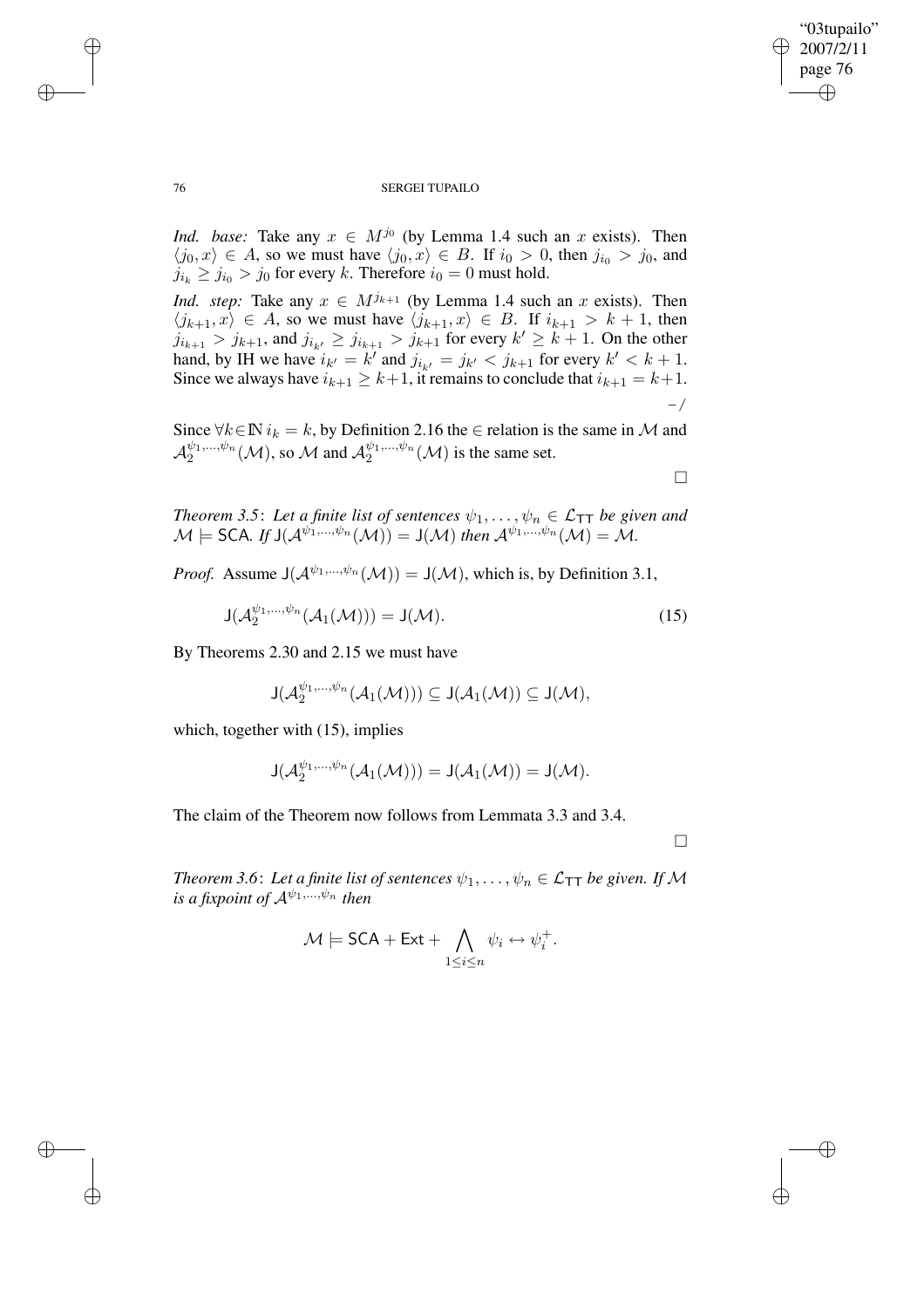*Proof.* Let M be a fixpoint of  $\mathcal{A}^{\psi_1,...,\psi_n}$ . Then

$$
\mathsf{J}(\mathcal{A}^{\psi_1,...,\psi_n}(\mathcal{M}))=\mathsf{J}(\mathcal{M}),
$$

and, as in the proof of the previous Theorem,

$$
\mathsf{J}(\mathcal{A}_2^{\psi_1,\ldots,\psi_n}(\mathcal{A}_1(\mathcal{M})))=\mathsf{J}(\mathcal{A}_1(\mathcal{M}))=\mathsf{J}(\mathcal{M})
$$

and

✐

✐

✐

✐

$$
\mathcal{A}_2^{\psi_1,\dots,\psi_n}(\mathcal{A}_1(\mathcal{M})) = \mathcal{A}_1(\mathcal{M}) = \mathcal{M}.
$$
  
The Claim now follows from Theorems 2.14 and 2.28.

*Definition* 3.7: Let  $F[X_A \text{ be the following assumption:}$ 

*For every finite list of sentences*  $\psi_1, \dots, \psi_n \in \mathcal{L}_{\mathsf{T} \mathsf{T}}$ *, there exists a fixpoint of the operation*  $A^{\psi_1,...,\psi_n}$ *.* 

*Theorem* 3.8: NF *is consistent relative to*  $ZFC + FIX_A$ .

*Proof.* Assume FIX<sub>A</sub>. By Theorem 3.6, there is a model of  $SCA + Ext$  +  $\bigwedge_{1\leq i\leq n}\psi_i\leftrightarrow\psi_i^+$ <sup>+</sup> for every finite list  $\psi_1, \dots, \psi_n$  of  $\mathcal{L}_{TT}$ -sentences. Then, by compactness, there is a model of  $SCA + Ext + Amb$ . By Specker's Theorem 1.1, there is a model of NF, i.e. NF is consisent.

**Remark about**  $FK_A$ . It could tempting to think that since the "value"  $J(M)$ is descending with the operation  $A$  (Theorems 2.30 and 2.15), starting with a countable set (Theorem 1.6), it must have a fixpoint by cardinality argument (using existence of an uncountable ordinal). Unfortunately, the operation  $A$ is defined on  $\mathcal{M}$ 's, not on  $J(\mathcal{M})$ 's, and the "evaluation" J is not one-to-one.

> Tallinn University of Technology Institute of Cybernetics Estonia E-mail: sergei@cs.ioc.ee

# **REFERENCES**

[1] M. Boffa. The consistency problem for NF. *Journal of Symbolic Logic* 42, pp. 215–220, 1977.

"03tupailo" 2007/2/11 page 77

✐

✐

✐